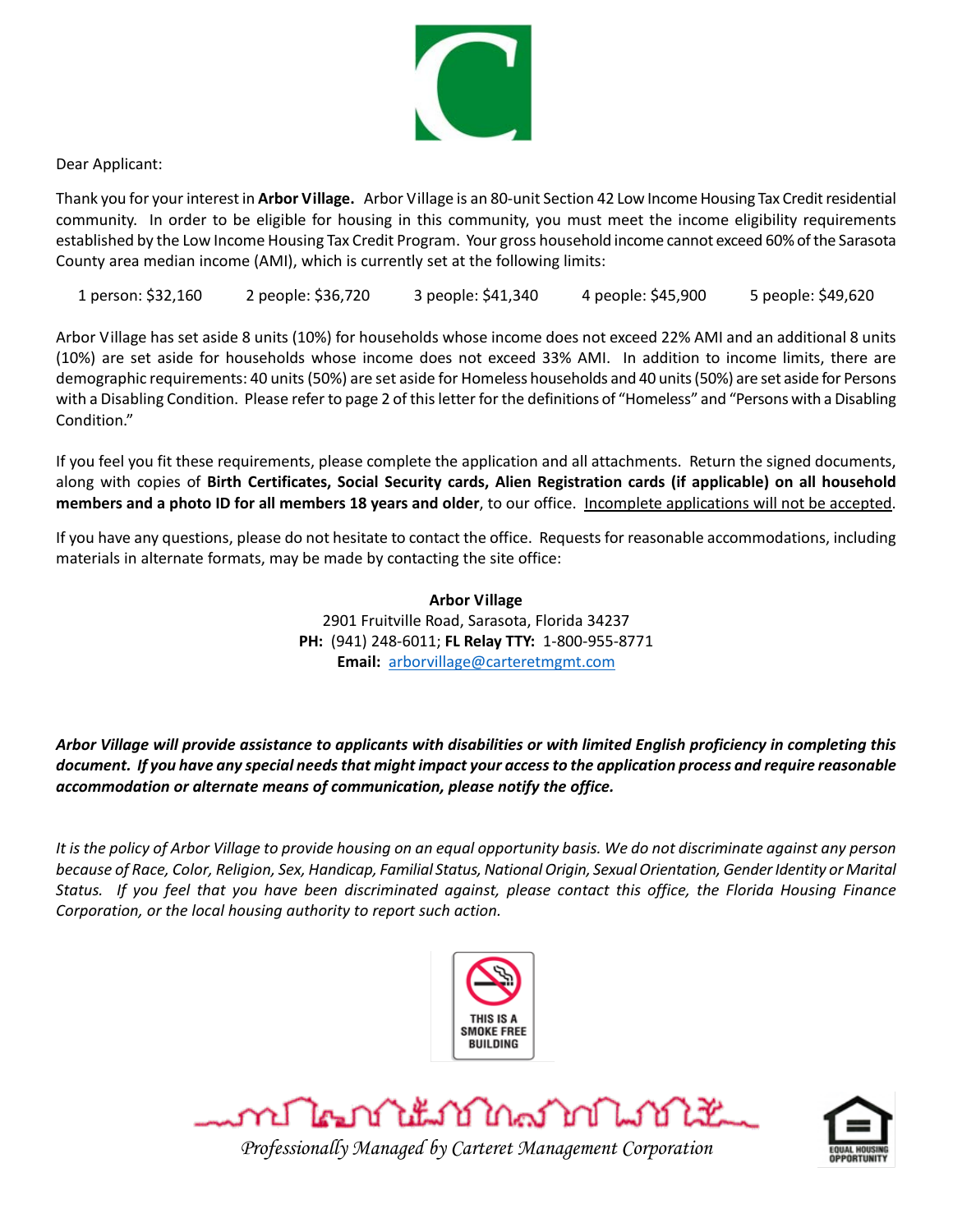# *DEFINITIONS*

- **A. Homeless,** as defined by F.S. 420.621(5), means an individual or family who lacks a fixed, regular, and adequate nighttime residence, and includes a family who:
	- 1. Is sharing the housing of other persons due to loss of housing, economic hardship, or a similar reason;
	- 2. Is living in a motel, hotel, travel trailer park, or camping ground due to a lack of alternative adequate accommodations;
	- 3. Is living in an emergency or transitional shelter;
	- 4. Has a primary nighttime residence that is a public or private place not designed for, or ordinarily used as, a regular sleeping accommodation for human beings;
	- 5. Is living in a car, park, public space, abandoned building, bus or train station, or similar setting; or
	- 6. Is a migratory individual who qualifies as homeless because he or she is living in circumstances described in subparagraphs (a)-(e).

The term does not refer to an individual imprisoned pursuant to state or federal law or to individuals orfamilies who are sharing housing due to cultural preferences, voluntary arrangements, or traditional networks of support. The terms include an individual who has been released from jail, prison, the juvenile justice system, the child welfare system, a mental health and developmental disability facility, a residential addiction treatment program, or a hospital, for whom no subsequent residence has been identified, and who lacks the resources and support network to obtain housing.

- **B. Chronically Homeless**, An individual that is Homeless pursuant to 420.621(5), F.S., and has:
	- 1. A diagnosable substance abuse disorder, or
	- 2. A serious mental illness, or
	- 3. A developmental disability, or
	- 4. A chronic physical illness or disability, including the co-occurrence of two or more of these conditions; and
	- 5. Meets at least one of the following requirements:
		- a. Has been continuously homeless for one (1) year,
		- b. Has had four (4) periods of homelessness in the last three (3) years, or
		- c. Has had a sustained stay of not less than 60 days and no more than the last two (2) years in an assisted living facility, residential care facility, nursing home, or institution due to a lack of appropriate and adequate Permanent Supportive Housing and services available in the community.
		- d. An episode of homelessness is a separate, distinct, and sustained stay in a place not meant for human habitation, on the streets, in an emergency homeless shelter or in transitional housing.
- **C. Person with a Disabling Condition** means a person with a diagnosable substance abuse disorder, serious mental illness, developmental disability, or chronic physical illness or disability, or the co-occurrence of two or more of these conditions, and a determination that the condition is
	- 1. Expected to be long-continued and indefinite duration; and
	- 2. Not expected to impair the ability of the person with special needs to live independently with appropriate supports.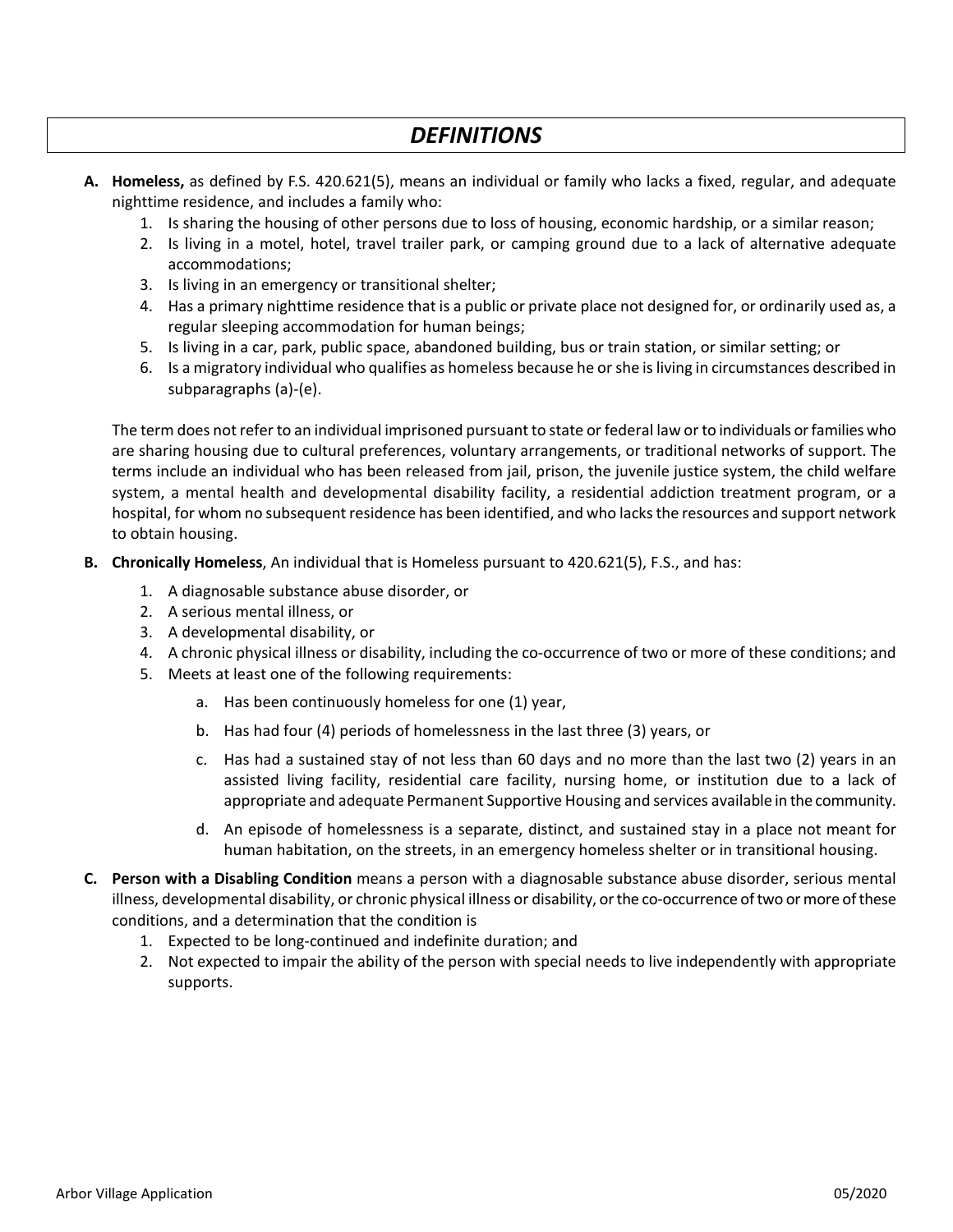# *Arbor Village*

2901 Fruitville Road, Sarasota, Florida 34237

Phone: (941) 248-6011 • FL Relay TTY: 1-800-955-8771

#### **FOR OFFICE USE ONLY – TO BE COMPLETED UPON RECEIPT OF APPLICATION**

| Date & Time:                            | Management Signature:                                                  |
|-----------------------------------------|------------------------------------------------------------------------|
| Type of apartment you are applying for: | How did you hear about our community? □Newspaper Ad □Signage □Drive By |
| 1 Bedroom Unit 2 Bedroom Unit           | I □ CASL Referral □ Referral; who referred you?                        |

#### **INSTRUCTIONS TO APPLICANT**

- Each household member over 18 must complete a separate application. However, married household members or members who have lived together for the past 3 years, may complete only one application.
- ALL lines must be filled in. You may write "NONE" or "NO" in a line, but DO NOT leave a line blank or write N/A.
- All information must be complete/correct. False, incomplete or misleading information will cause your application to be declined.
- If you need to make a correction, put a line through the incorrect information, write the correction above, and initial the change.
- As long as your application is on file with us, it is your responsibility to contact us whenever your address, telephone number or income situation changes, or whenever you need to add or remove a household member from your application.
- After we receive your complete application, we will make a preliminary determination of eligibility. If your household appears to be eligible for housing, your application will be placed on a Waiting List. This does not mean that your household will be offered an apartment. If later processing establishes that your household is not actually eligible, or does not meet our Resident Section Criteria, your application will be declined.
- We will process your application according to our standard procedures, which are summarized in the Tenant Selection Plan that is posted in the Management Office.

|                                                                                                               |                         |                   | <b>APPLICANT INFORMATION</b> |        |                                                             |                                 |      |                         |
|---------------------------------------------------------------------------------------------------------------|-------------------------|-------------------|------------------------------|--------|-------------------------------------------------------------|---------------------------------|------|-------------------------|
| Applicant Name (Head of Household):                                                                           |                         |                   |                              |        |                                                             |                                 |      |                         |
| Please list any names any member of the household has used, including maiden names or any alias:              |                         |                   |                              |        |                                                             |                                 |      |                         |
| Home Address:                                                                                                 |                         |                   |                              | City:  |                                                             | State:                          | Zip: |                         |
| <b>Mailing Address:</b>                                                                                       |                         |                   |                              | City:  |                                                             | State:                          | Zip: |                         |
| Home Phone:                                                                                                   | Cell Phone:             |                   |                              | Email: |                                                             |                                 |      |                         |
| Do you speak English? (Please check one)<br>No:<br>Yes:                                                       |                         |                   |                              |        | If no, what language spoken?<br>Do you need an interpreter? | Yes:                            |      | No:                     |
|                                                                                                               |                         |                   | <b>HOUSEHOLD COMPOSITION</b> |        |                                                             |                                 |      |                         |
| List your name and the names of persons who will be living with you. Please list the head of household first. |                         |                   |                              |        |                                                             |                                 |      |                         |
| <b>Full Name of Household</b><br><b>Member</b>                                                                | Date of<br><b>Birth</b> | <b>Sex</b><br>M/F | <b>SSN</b>                   |        | Driver's License/<br>Picture ID#                            | <b>Marital</b><br><b>Status</b> |      | Relationship<br>to Head |
|                                                                                                               |                         |                   |                              |        |                                                             |                                 |      | <b>HEAD</b>             |
|                                                                                                               |                         |                   |                              |        |                                                             |                                 |      |                         |
|                                                                                                               |                         |                   |                              |        |                                                             |                                 |      |                         |
|                                                                                                               |                         |                   |                              |        |                                                             |                                 |      |                         |
|                                                                                                               |                         |                   |                              |        |                                                             |                                 |      |                         |
| Do you expect to add any additional family members over the next 12 months?                                   |                         |                   |                              |        |                                                             |                                 | Yes: | No:                     |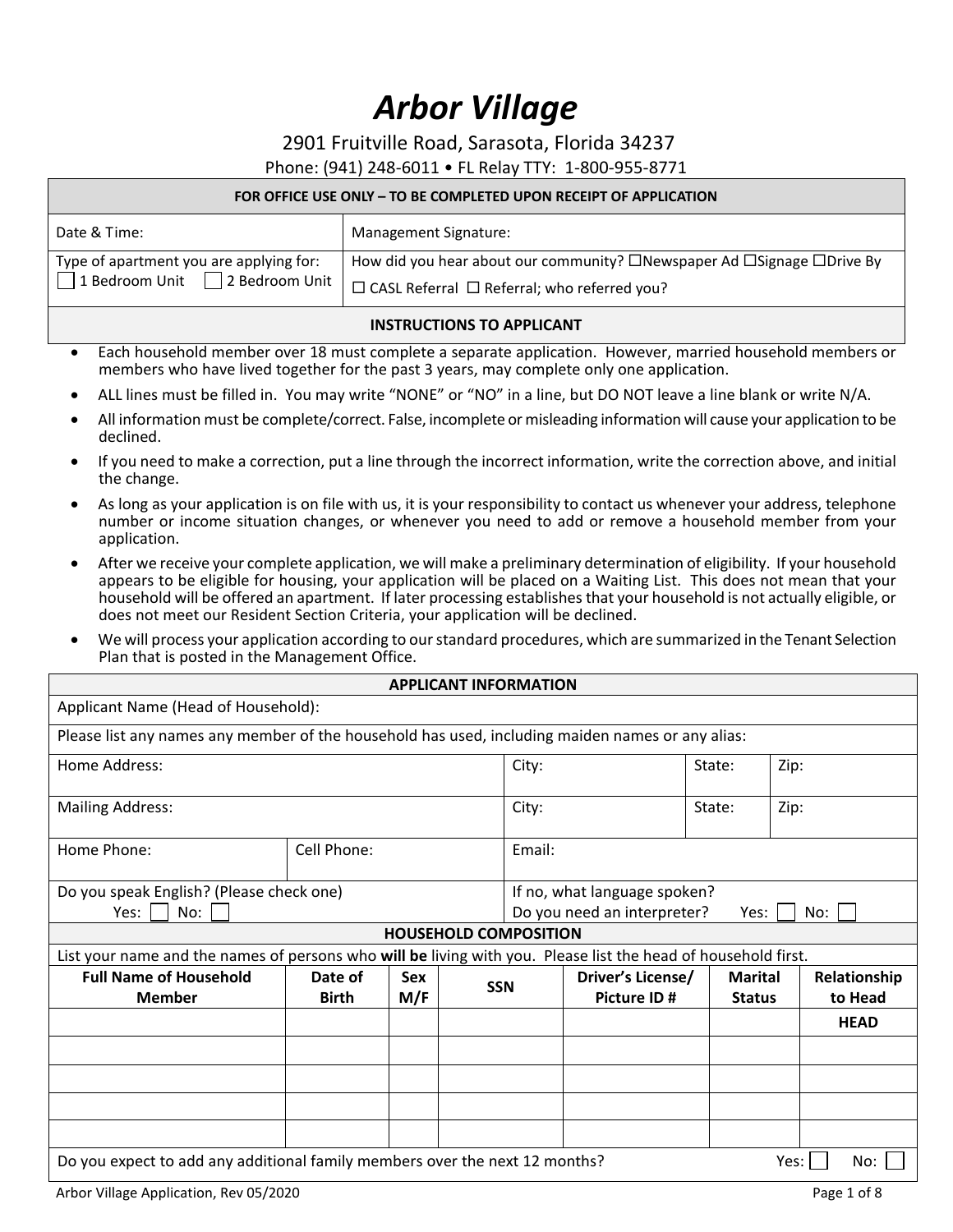| <b>RESIDENCE HISTORY</b>                                                                                                                           |                                                                                                                                                                |  |  |  |  |
|----------------------------------------------------------------------------------------------------------------------------------------------------|----------------------------------------------------------------------------------------------------------------------------------------------------------------|--|--|--|--|
| You must report all places you have lived for the past five years. Attach additional sheet if necessary.                                           |                                                                                                                                                                |  |  |  |  |
| Do you currently: Own your home? $\square$<br>Rent? $\square$<br>Are you seeking protection from domestic violence under the VAWA guidelines? Yes: | Live with others? $\square$<br>Consider yourself homeless? □<br>No:                                                                                            |  |  |  |  |
|                                                                                                                                                    |                                                                                                                                                                |  |  |  |  |
| Present Address (Street, City, County, State, Zip):                                                                                                |                                                                                                                                                                |  |  |  |  |
| To: Present<br>Reason for Moving:<br>From:                                                                                                         |                                                                                                                                                                |  |  |  |  |
| Landlord Name:                                                                                                                                     | Landlord Phone:                                                                                                                                                |  |  |  |  |
| Landlord Street Address:                                                                                                                           |                                                                                                                                                                |  |  |  |  |
| Is this Subsidized Housing? Yes $\Box$<br>No $\square$                                                                                             | Amount of Rent:                                                                                                                                                |  |  |  |  |
| Previous Address (Street, City, County, State, Zip):                                                                                               |                                                                                                                                                                |  |  |  |  |
| To:<br>From:                                                                                                                                       | Reason for Moving:                                                                                                                                             |  |  |  |  |
| Landlord Name:                                                                                                                                     | Landlord Phone:                                                                                                                                                |  |  |  |  |
| Landlord Street Address:                                                                                                                           |                                                                                                                                                                |  |  |  |  |
| Is this Subsidized Housing? Yes $\Box$<br>No <sub>1</sub>                                                                                          | Amount of Rent:                                                                                                                                                |  |  |  |  |
|                                                                                                                                                    | You must report ALL states you have resided in since the age of 18, and the last address in each state. It is not necessary to                                 |  |  |  |  |
| <b>Household Member</b>                                                                                                                            | repeat the addresses listed above. All applicants over 18 are required to report this information. Attach extra sheet if necessary.<br><b>Household Member</b> |  |  |  |  |
| <b>State</b>                                                                                                                                       | <b>State</b>                                                                                                                                                   |  |  |  |  |
|                                                                                                                                                    |                                                                                                                                                                |  |  |  |  |
|                                                                                                                                                    |                                                                                                                                                                |  |  |  |  |
|                                                                                                                                                    |                                                                                                                                                                |  |  |  |  |
| <b>HOUSEHOLD INFORMATION</b>                                                                                                                       |                                                                                                                                                                |  |  |  |  |
| Has any household member ever been evicted for drug related activity?<br>Yes:<br>1.<br>No:                                                         |                                                                                                                                                                |  |  |  |  |
| If YES, please explain with notes on the back of this page (where, when, why?).                                                                    |                                                                                                                                                                |  |  |  |  |
| 2. Has any household member, ever been convicted of a felony and/or sexual offense?<br>Yes:<br>No:                                                 |                                                                                                                                                                |  |  |  |  |
| If YES, please explain with notes on the back of this page (provide State and County).                                                             |                                                                                                                                                                |  |  |  |  |
| Is any household member subject to a lifetime state sex offender registration program in any state? Yes: $\Box$ No: $\Box$<br>3.                   |                                                                                                                                                                |  |  |  |  |
| If YES, please explain with notes on the back of this page (provide State and County).                                                             |                                                                                                                                                                |  |  |  |  |
| Have you or any member of your household ever committed fraud in a Federally Assisted Housing Program or been<br>4.                                |                                                                                                                                                                |  |  |  |  |
| asked to repay money for knowingly misrepresenting information for such housing programs?<br>$Yes: \vert \vert No: \vert \vert \vert$              |                                                                                                                                                                |  |  |  |  |
| Do you have any <b>ANIMALS</b> ?<br>5.                                                                                                             | Yes: $\Box$ No: $\Box$                                                                                                                                         |  |  |  |  |
| If YES, what type of animal(s)? ___________________________Weight? ___________ How many? ________________                                          |                                                                                                                                                                |  |  |  |  |
| If YES, Is this Animal an Assistance Animal? $\Box$ or Pet? $\Box$                                                                                 |                                                                                                                                                                |  |  |  |  |
| Yes: $ $   No:  <br>Is anyone in the household currently a <b>STUDENT</b> ?<br>6.                                                                  |                                                                                                                                                                |  |  |  |  |
| Yes:   No:  <br>Has anyone in the household been a student for 5 months or more within the past year?<br>7.                                        |                                                                                                                                                                |  |  |  |  |
| If YES, to either question number 6 or 7, please complete the below:                                                                               |                                                                                                                                                                |  |  |  |  |
| Student Household Member<br>Full Time<br>Part Time                                                                                                 | Student Household Member<br>Full Time<br>Part Time                                                                                                             |  |  |  |  |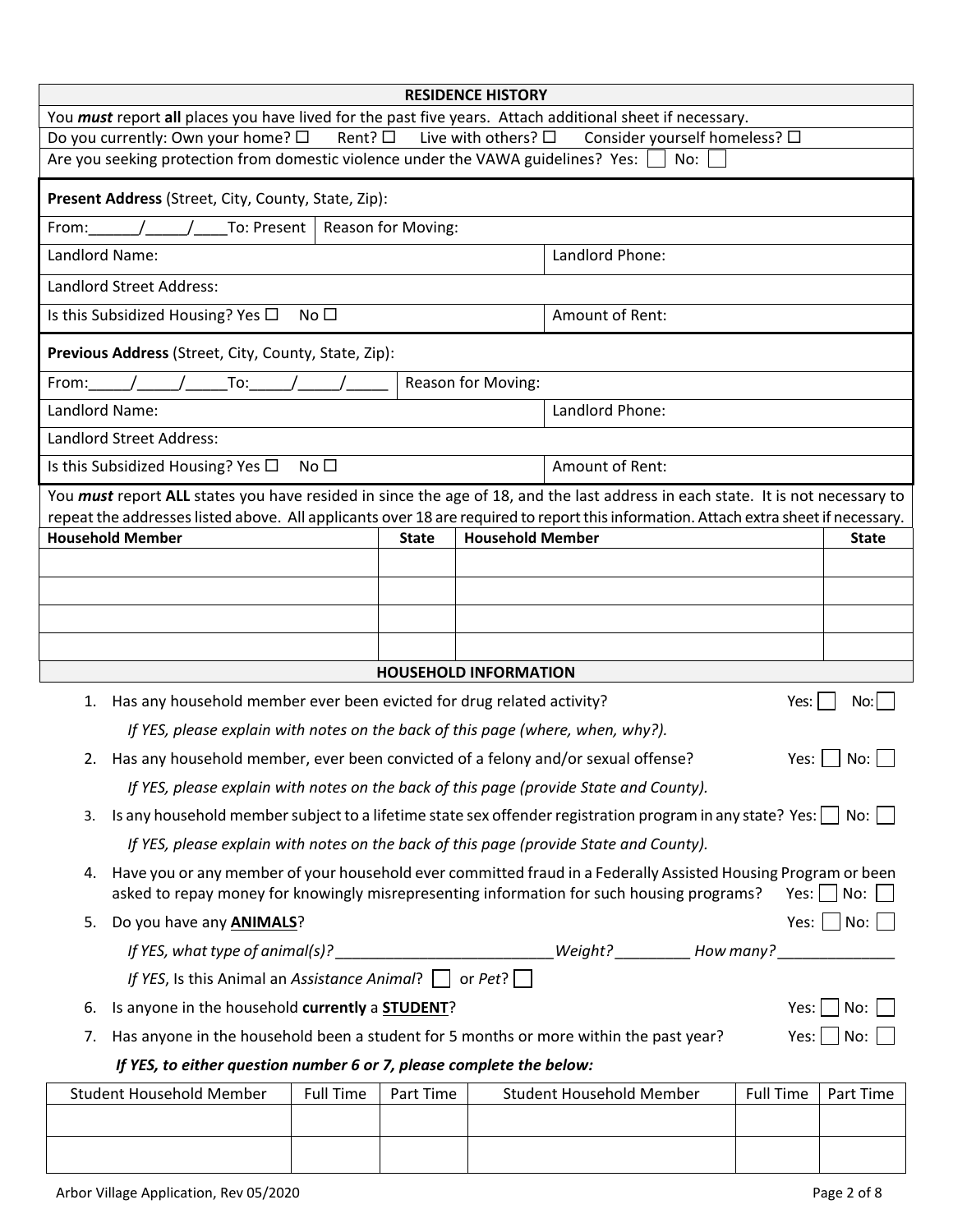| <b>HOUSEHOLD INCOME</b>                                 |                       |                                 |                                                                                                               |  |  |  |
|---------------------------------------------------------|-----------------------|---------------------------------|---------------------------------------------------------------------------------------------------------------|--|--|--|
|                                                         |                       |                                 | List all money earned or received by everyone living in your household. Attach additional sheet if necessary. |  |  |  |
|                                                         |                       |                                 |                                                                                                               |  |  |  |
| Employment                                              | $\frac{1}{2}$         | /Month                          |                                                                                                               |  |  |  |
|                                                         |                       |                                 |                                                                                                               |  |  |  |
|                                                         |                       |                                 |                                                                                                               |  |  |  |
|                                                         |                       |                                 |                                                                                                               |  |  |  |
| SSI/SSDI/Social Security Benefits                       |                       | $$$ /Month                      | <b>Submit Current Awards Letter</b>                                                                           |  |  |  |
| <b>Employer Disability Payments</b>                     |                       | $\zeta$<br>/Month               |                                                                                                               |  |  |  |
| Child Support                                           |                       | $\sharp$<br>/Month              |                                                                                                               |  |  |  |
| <b>Retirement Benefits</b>                              |                       | $\zeta$ and $\zeta$<br>/Month   |                                                                                                               |  |  |  |
| Veteran's Benefits                                      |                       | $\sharp$ and $\sharp$<br>/Month |                                                                                                               |  |  |  |
| <b>Worker's Compensation</b>                            |                       | $\sim$<br>/Month                |                                                                                                               |  |  |  |
| W2/TANF                                                 |                       | $\sim$<br>/Month                |                                                                                                               |  |  |  |
| Contributions                                           |                       | $\mathsf{\$}$<br>/Month         |                                                                                                               |  |  |  |
| Other: _____________________                            |                       | $\sharp$ and $\sharp$<br>/Month |                                                                                                               |  |  |  |
|                                                         |                       |                                 |                                                                                                               |  |  |  |
|                                                         |                       |                                 |                                                                                                               |  |  |  |
|                                                         |                       |                                 |                                                                                                               |  |  |  |
| Employment                                              | $\frac{1}{2}$         | /Month                          |                                                                                                               |  |  |  |
|                                                         |                       |                                 |                                                                                                               |  |  |  |
|                                                         |                       |                                 | City:<br>State:                                                                                               |  |  |  |
|                                                         |                       |                                 |                                                                                                               |  |  |  |
| SSI/SSDI/Social Security Benefits                       |                       | $\sharp$ and $\sharp$<br>/Month | <b>Submit Current Awards Letter</b>                                                                           |  |  |  |
| <b>Employer Disability Payments</b>                     | \$                    | /Month                          |                                                                                                               |  |  |  |
| Child Support                                           | \$                    | /Month                          |                                                                                                               |  |  |  |
| <b>Retirement Benefits</b>                              | \$                    | /Month                          |                                                                                                               |  |  |  |
| Veteran's Benefits                                      | \$.                   | /Month                          |                                                                                                               |  |  |  |
| <b>Worker's Compensation</b>                            | $\sim$                | /Month                          |                                                                                                               |  |  |  |
| W2/TANF                                                 | \$                    | /Month                          |                                                                                                               |  |  |  |
| Contributions                                           | $\sharp$ and $\sharp$ | /Month                          |                                                                                                               |  |  |  |
| Other: <u>with a series of the series of the series</u> |                       | $\frac{1}{2}$<br>/Month         |                                                                                                               |  |  |  |
|                                                         |                       |                                 |                                                                                                               |  |  |  |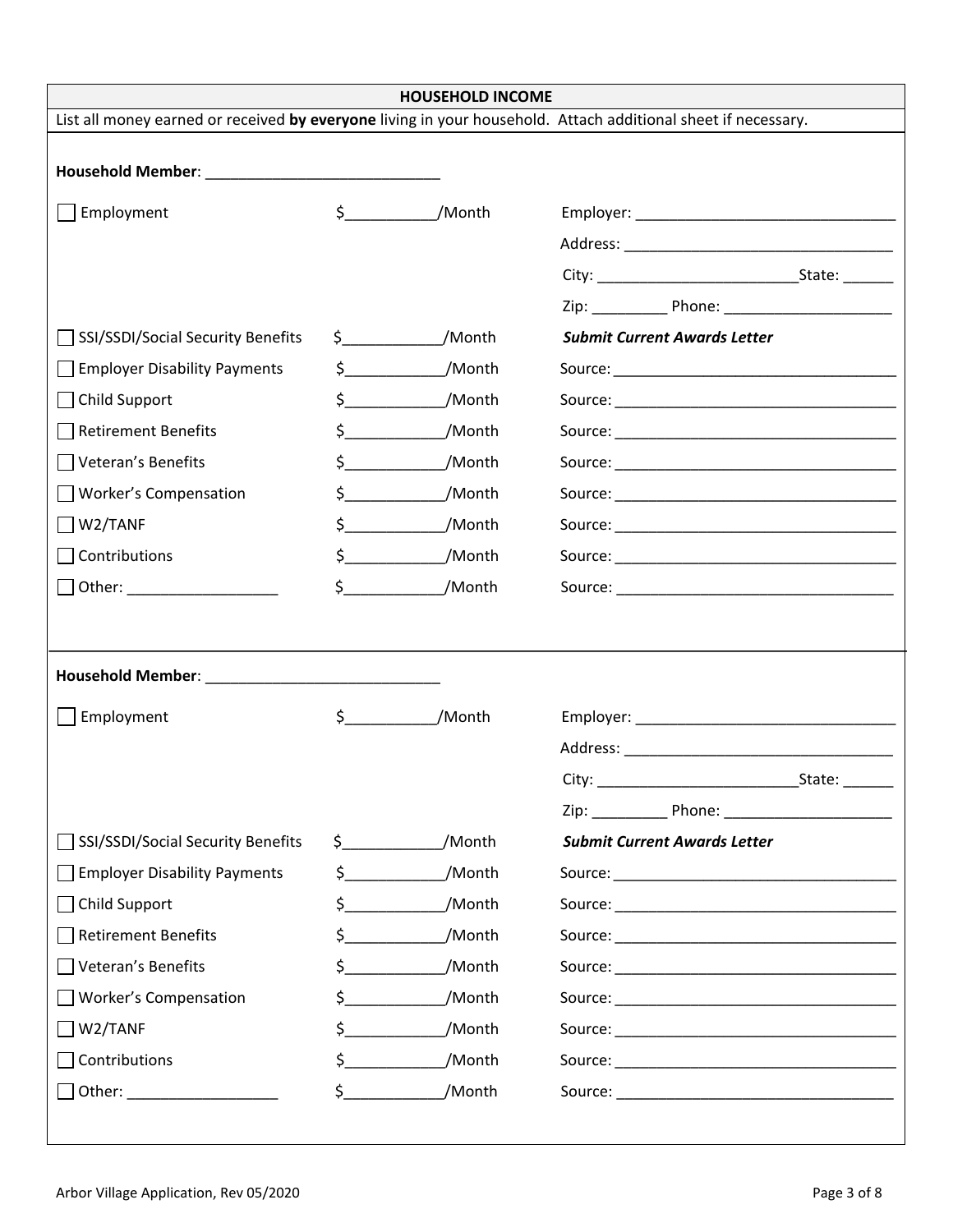|                                                                                                                                                                                                                                                                                                                                                                                                                                                                        |                                                                                                                                                                   | <b>ASSETS</b>                                                                   |                   |          |      |  |
|------------------------------------------------------------------------------------------------------------------------------------------------------------------------------------------------------------------------------------------------------------------------------------------------------------------------------------------------------------------------------------------------------------------------------------------------------------------------|-------------------------------------------------------------------------------------------------------------------------------------------------------------------|---------------------------------------------------------------------------------|-------------------|----------|------|--|
| List all assets and account numbers for all family members (checking, savings, credit unions, money market funds, certificates<br>of deposit, stocks, bonds, real estate, cash value of life insurance, cash on hand, etc.) Attach additional sheet if necessary.                                                                                                                                                                                                      |                                                                                                                                                                   |                                                                                 |                   |          |      |  |
| You must include any assets you have sold within the last 2 years.                                                                                                                                                                                                                                                                                                                                                                                                     |                                                                                                                                                                   |                                                                                 |                   |          |      |  |
| <b>Household Member</b>                                                                                                                                                                                                                                                                                                                                                                                                                                                | <b>Name &amp; Address of</b><br><b>Financial Institution</b>                                                                                                      | <b>Type of Asset</b>                                                            | <b>Account #</b>  |          |      |  |
|                                                                                                                                                                                                                                                                                                                                                                                                                                                                        |                                                                                                                                                                   |                                                                                 |                   |          |      |  |
|                                                                                                                                                                                                                                                                                                                                                                                                                                                                        |                                                                                                                                                                   |                                                                                 |                   |          |      |  |
|                                                                                                                                                                                                                                                                                                                                                                                                                                                                        |                                                                                                                                                                   |                                                                                 |                   |          |      |  |
|                                                                                                                                                                                                                                                                                                                                                                                                                                                                        |                                                                                                                                                                   |                                                                                 |                   |          |      |  |
|                                                                                                                                                                                                                                                                                                                                                                                                                                                                        |                                                                                                                                                                   | <b>DISABILITY</b>                                                               |                   |          |      |  |
| It is not necessary to give us details about your disability unless you are requesting an accommodation.                                                                                                                                                                                                                                                                                                                                                               |                                                                                                                                                                   |                                                                                 |                   |          |      |  |
| A. Do you claim a Disability?       Yes  <br>В.                                                                                                                                                                                                                                                                                                                                                                                                                        | $ $ No<br>Do you need accommodation to help you completed the application process?<br>C. Do you need an accommodation in housing features due to your disability? |                                                                                 | <b>Yes</b><br>Yes | No<br>No |      |  |
| If "yes" to b or c, what accommodation do you request? (If necessary, attach additional sheets to explain.)                                                                                                                                                                                                                                                                                                                                                            |                                                                                                                                                                   |                                                                                 |                   |          |      |  |
|                                                                                                                                                                                                                                                                                                                                                                                                                                                                        |                                                                                                                                                                   | <b>EMERGENCY CONTACT</b>                                                        |                   |          |      |  |
| Name:                                                                                                                                                                                                                                                                                                                                                                                                                                                                  |                                                                                                                                                                   | <b>Address:</b>                                                                 |                   |          |      |  |
| Phone:                                                                                                                                                                                                                                                                                                                                                                                                                                                                 | Relationship to you:                                                                                                                                              | City:                                                                           |                   | State:   | Zip: |  |
| Applicant's Initials:<br>issues that may arise in connection with my tenancy.                                                                                                                                                                                                                                                                                                                                                                                          |                                                                                                                                                                   | I authorize Landlord to contact my Emergency Contact to assist in resolving any |                   |          |      |  |
|                                                                                                                                                                                                                                                                                                                                                                                                                                                                        |                                                                                                                                                                   | <b>RACE/ETHNICITY</b>                                                           |                   |          |      |  |
| The information solicited in this question is requested in order to assure HUD that Federal Laws prohibiting discrimination<br>against applicants on the basis of race, color, national origin, religion, sex, familial status, and handicap status are followed.<br>This information is optional and will not be used to evaluate your application or to discriminate against you in any way.                                                                         |                                                                                                                                                                   |                                                                                 |                   |          |      |  |
| Household Member #1:<br>Race: $\Box$ White $\Box$ Black $\Box$ Asian $\Box$ American Indian or Alaskan Native $\Box$ Native Hawaiian or Pacific Islander $\Box$ Other<br><b>ETHNICITY:</b> $\Box$ Hispanic $\Box$ Non-Hispanic                                                                                                                                                                                                                                         |                                                                                                                                                                   |                                                                                 |                   |          |      |  |
| Household Member #2: $\frac{1}{\sqrt{1-\frac{1}{n}}}\frac{1}{\sqrt{1-\frac{1}{n}}}\frac{1}{\sqrt{1-\frac{1}{n}}}\frac{1}{\sqrt{1-\frac{1}{n}}}\frac{1}{\sqrt{1-\frac{1}{n}}}\frac{1}{\sqrt{1-\frac{1}{n}}}\frac{1}{\sqrt{1-\frac{1}{n}}}\frac{1}{\sqrt{1-\frac{1}{n}}}\frac{1}{\sqrt{1-\frac{1}{n}}}\frac{1}{\sqrt{1-\frac{1}{n}}}\frac{1}{\sqrt{1-\frac{1}{n}}}\frac{1}{\sqrt{1-\frac{1}{n}}}\frac{1}{\sqrt$<br><b>ETHNICITY:</b> $\Box$ Hispanic $\Box$ Non-Hispanic |                                                                                                                                                                   |                                                                                 |                   |          |      |  |
| Household Member #3: $\frac{1}{\sqrt{1-\frac{1}{n}}}\frac{1}{\sqrt{1-\frac{1}{n}}}\frac{1}{\sqrt{1-\frac{1}{n}}}\frac{1}{\sqrt{1-\frac{1}{n}}}\frac{1}{\sqrt{1-\frac{1}{n}}}\frac{1}{\sqrt{1-\frac{1}{n}}}\frac{1}{\sqrt{1-\frac{1}{n}}}\frac{1}{\sqrt{1-\frac{1}{n}}}\frac{1}{\sqrt{1-\frac{1}{n}}}\frac{1}{\sqrt{1-\frac{1}{n}}}\frac{1}{\sqrt{1-\frac{1}{n}}}\frac{1}{\sqrt{1-\frac{1}{n}}}\frac{1}{\sqrt$<br><b>ETHNICITY:</b> $\Box$ Hispanic $\Box$ Non-Hispanic |                                                                                                                                                                   |                                                                                 |                   |          |      |  |
| <b>ETHNICITY:</b> $\Box$ Hispanic $\Box$ Non-Hispanic                                                                                                                                                                                                                                                                                                                                                                                                                  |                                                                                                                                                                   |                                                                                 |                   |          |      |  |
| Household Member #5:<br>Race: $\Box$ White $\Box$ Black $\Box$ Asian $\Box$ American Indian or Alaskan Native $\Box$ Native Hawaiian or Pacific Islander $\Box$ Other<br><b>ETHNICITY:</b> $\Box$ Hispanic $\Box$ Non-Hispanic                                                                                                                                                                                                                                         |                                                                                                                                                                   |                                                                                 |                   |          |      |  |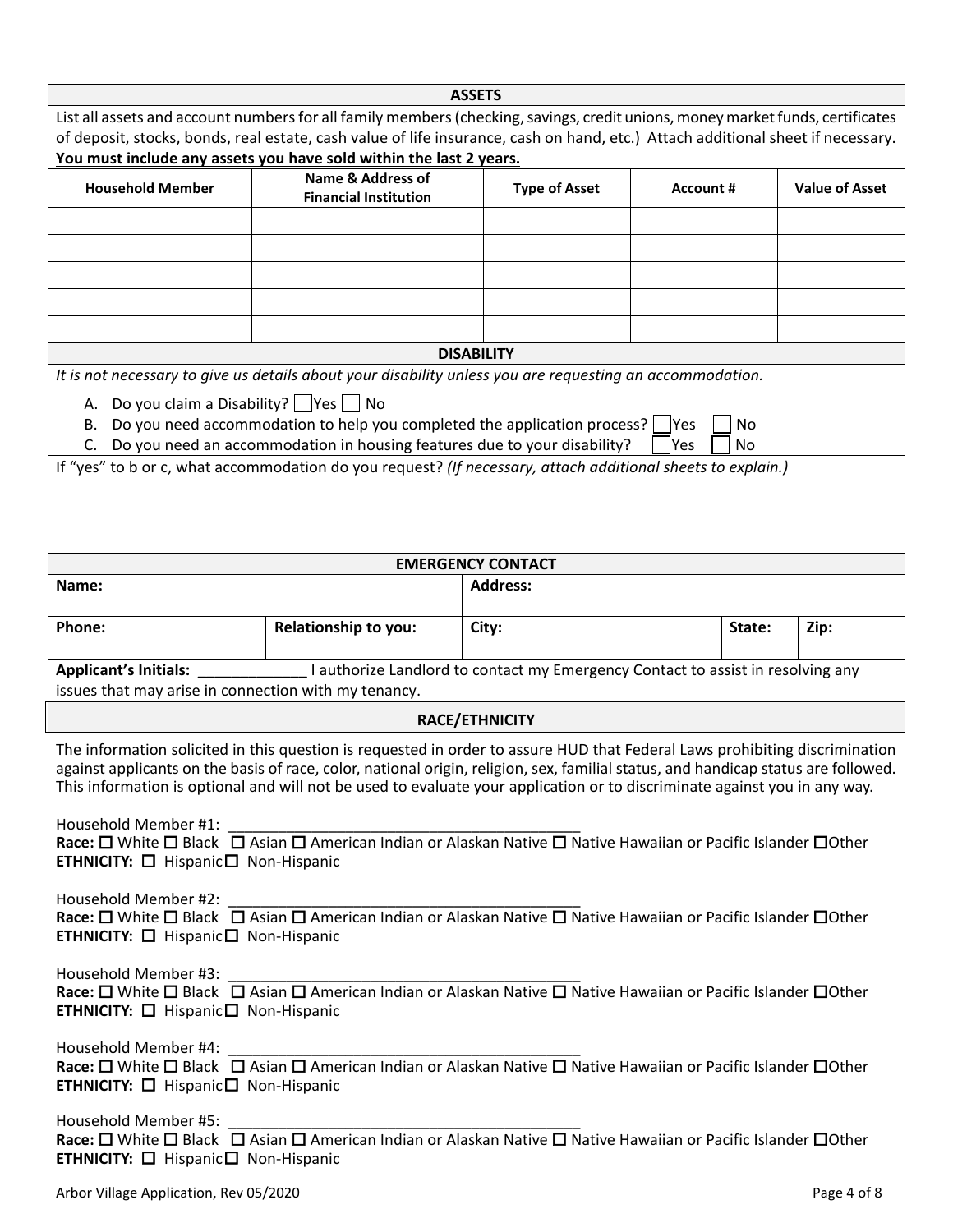| <b>APPLICANT CERTIFICATION</b> |                                                                                                                                                                                                                                                                                                                                                                                  |  |  |  |
|--------------------------------|----------------------------------------------------------------------------------------------------------------------------------------------------------------------------------------------------------------------------------------------------------------------------------------------------------------------------------------------------------------------------------|--|--|--|
|                                | Read each statement below and initial that you understand and agree.                                                                                                                                                                                                                                                                                                             |  |  |  |
| (initial)                      | I have read and understand the information in this application, in particular the Instructions to Applicant, and<br>agree to comply with all information and instructions.                                                                                                                                                                                                       |  |  |  |
| (initial)                      | I have read and understand the Application Processing, Tenant Selection, Waiting List Procedures, and Unit<br>Assignment Policies. I understand that my application may be passed over in order to maintain the income<br>limit set aside requirements, if my combined gross household income exceeds the extremely low-income limits.                                           |  |  |  |
| (initial)                      | I certify that all information given in this application is true, complete and accurate. I understand that if any of<br>this information is false, misleading or incomplete, Management may decline my application, OR, if move-in<br>has occurred, terminate my lease and evict me and my household.                                                                            |  |  |  |
| (initial)                      | I understand that ALL CHANGES in the income of any member of the household, as well as any changes in the<br>household members, must be reported to Management in writing immediately.                                                                                                                                                                                           |  |  |  |
| (initial)                      | If my application is approved and move-in occurs, I certify that only those persons listed in this application will<br>occupy the apartment, and that they will maintain no other place of residence.                                                                                                                                                                            |  |  |  |
| (initial)                      | If this application is approved and move-in occurs, I certify that all household members will accept and comply<br>with all conditions of occupancy as set forth therein, including but not limited to, rules regarding pets, rent,<br>damages, and security deposits.                                                                                                           |  |  |  |
| (initial)                      | I authorize Management to make any and all inquiries to verify this information either directly or through<br>information exchanged now or later with rental and credit screening services, previous and current landlords,<br>law enforcement agencies or other sources for verification confirmation which may be released to appropriate<br>Federal, State or local agencies. |  |  |  |
| (initial)                      | I understand that it is a crime to knowingly provide false information for the purpose of obtaining or<br>maintaining occupancy and/or for the purposes of securing a lower rent in a subsidized housing development.                                                                                                                                                            |  |  |  |
| (initial)                      | I understand that the penalty for knowingly providing false information is up to five (5) years in prison and/or<br>up to \$10,000 fine upon conviction.                                                                                                                                                                                                                         |  |  |  |

### **ALL adult members of the household must sign below:**

| Date___________________                                                                                       |
|---------------------------------------------------------------------------------------------------------------|
|                                                                                                               |
|                                                                                                               |
|                                                                                                               |
| Date and the state of the state of the state of the state of the state of the state of the state of the state |
| Date and the state of the state of the state of the state of the state of the state of the state of the state |

#### **THIS INFORMATION WILL BE KEPT STRICTLY CONFIDENTIAL**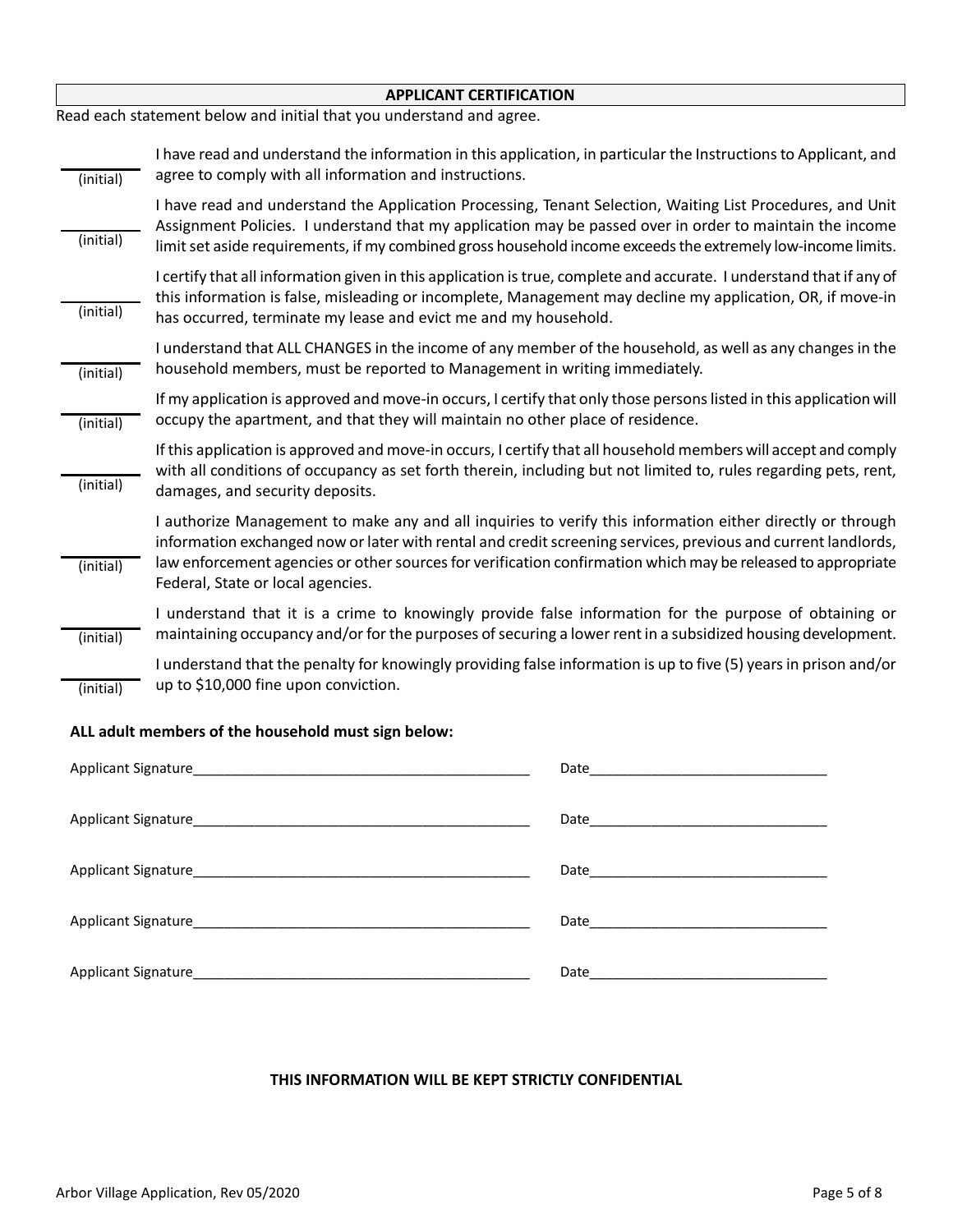## **SWORN DECLARATION OF STUDENT STATUS**

| Date:                           |  |
|---------------------------------|--|
| <b>Applicant/Resident Name:</b> |  |
| Development Name:               |  |
| Unit Number/Identification:     |  |

*This rental community has received funding from a program that does not generally allow occupancy by households comprised entirely of full-time students.*

*A "Student" is an individual who is a full-time student at an education organization that normally maintains a regular faculty and curriculum and normally has a regularly enrolled body of pupils or students in attendance at the place where its educational activities are regularly carried on, for at least five calendar months during a calendar year.*

The following information is requested as part of the household qualification process. Please mark the applicable item(s).

- A. \_\_\_\_ I am not a student and do not anticipate enrolling as a student in the upcoming year.
- B. \_\_\_\_ I anticipate enrolling as a student in the upcoming year.
- C. \_\_\_\_ I am a part-time student and expect to remain part-time in the upcoming year.
- D. \_\_\_\_\_\_\_ I am a full-time student.
- E. \_\_\_\_ I am a full-time student and offer the following explanation for eligibility consideration:
	- 1. \_\_\_\_ I receive Temporary Assistance for Needy Families (TANF) payments or other benefits under Title IV of the Social Security Act.
	- 2. \_\_\_\_ I am enrolled in a job training program receiving assistance under the Job Training Partnership Act (JTPA) or other similar Federal, State or local laws.
	- 3. \_\_\_\_ I am a single parent with dependent children, and none of the household members are dependents or another party other than a parent of the children.
	- 4. \_\_\_\_ I am married and file a joint federal tax return with my spouse.

\_\_\_\_\_\_\_\_\_\_\_\_\_\_\_\_\_\_\_\_\_\_\_\_\_\_\_\_\_\_\_\_\_\_\_\_\_\_\_ \_\_\_\_\_\_\_\_\_\_\_\_\_\_\_\_\_\_\_\_\_\_\_\_\_\_\_\_\_\_\_\_\_\_

\_\_\_\_\_\_\_\_\_\_\_\_\_\_\_\_\_\_\_\_\_\_\_\_\_\_\_\_\_\_\_\_\_\_\_\_\_\_\_ \_\_\_\_\_\_\_\_\_\_\_\_\_\_\_\_\_\_\_\_\_\_\_\_\_\_\_\_\_\_\_\_\_\_

5. \_\_\_\_ I am a former foster child in transition to independence.

*Under penalty of perjury, I certify that the information presented in this declaration is true and accurate to the best of my knowledge. The undersigned further understands that providing false representations herein constitutes an act of fraud. False, misleading or incomplete information may result in the termination of a lease agreement. I will provide proof of credit hours or other documentation that may be required for each school term during my occupancy of a unit at this rental community.*

Applicant/Resident Signature Date

Owner Representative Signature and Title **Example 20** Date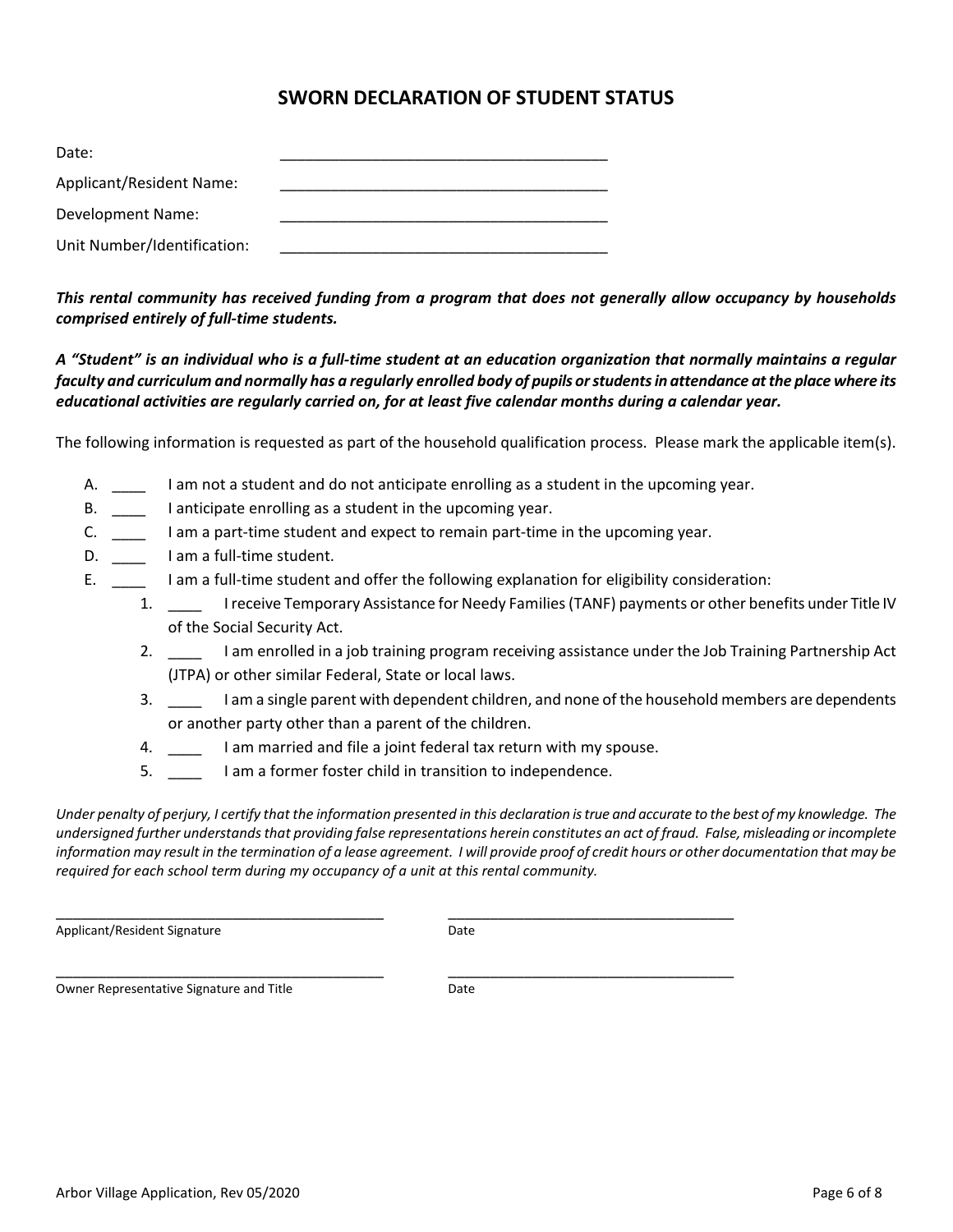## **SWORN DECLARATION OF CHILD SUPPORT**

| Applicant/Resident Name: |  |  |  |
|--------------------------|--|--|--|
|                          |  |  |  |

Unit Number/Identification:

*Child support payments that are received shall be included as income whether or not there is yet a court order awarding payment. Child support amounts awarded by the courts but not received can be excluded only when the applicant/resident certifies that payments are not being made and further documents that all reasonable legal actions have been taken to collect amounts due, including filing with the appropriate courts or agencies responsible for enforcing payment.* 

*As part of the qualification and certification process required by federal and/or state housing programs with jurisdiction over this development, the following information is needed:* 

| A. Do you receive child support?                                                                   | Yes $\Box$ ; go to B      | No $\Box$ ; go to C.1  |
|----------------------------------------------------------------------------------------------------|---------------------------|------------------------|
| B. I receive:                                                                                      |                           |                        |
| 1. Payment amount \$                                                                               |                           |                        |
|                                                                                                    |                           |                        |
|                                                                                                    |                           |                        |
|                                                                                                    |                           |                        |
| Complete multiple declaration forms if there are multiple sources; Go to C.1                       |                           |                        |
| C. Court Orders                                                                                    |                           |                        |
| 1. Have you been awarded child support                                                             | Yes $\Box$ ; go to C.2    | No $\Box$ ; sign form  |
| by court order?                                                                                    |                           |                        |
| 2. Provide copy of entire document                                                                 |                           |                        |
| i. Amount of award \$                                                                              |                           |                        |
|                                                                                                    |                           |                        |
| Go to C.3                                                                                          |                           |                        |
| 3. Is payment being received as awarded?                                                           | Yes $\square$ ; go to 3.i | No $\Box$ ; go to 3.ii |
| i. Indicate the manner by which payment is received and sign form.                                 |                           |                        |
| 1. $\Box$ Enforcement Agency (name agency & provide agency print out):                             |                           |                        |
|                                                                                                    |                           |                        |
| 3. $\Box$ Direct from responsible party (name source & provide declaration from the source):       |                           |                        |
|                                                                                                    |                           |                        |
| ii. If payment not received or if amount received is less than amount awarded, provide details and |                           |                        |
| documentation of collection efforts:                                                               |                           |                        |
|                                                                                                    |                           |                        |
|                                                                                                    |                           |                        |

*Under penalty of perjury, I certify that the information presented in this declaration is true and accurate to the best of my knowledge. The undersigned further understands that providing false representations herein constitutes an act of fraud. False, misleading or incomplete information may result in the termination of a lease agreement.* 

\_\_\_\_\_\_\_\_\_\_\_\_\_\_\_\_\_\_\_\_\_\_\_\_\_\_\_\_\_\_\_\_\_\_\_\_\_\_\_\_\_\_\_\_\_\_\_ \_\_\_\_\_\_\_\_\_\_\_\_\_\_\_\_\_\_\_\_\_\_\_\_\_\_

Applicant/Resident signature data and the control of the Date of Date Date